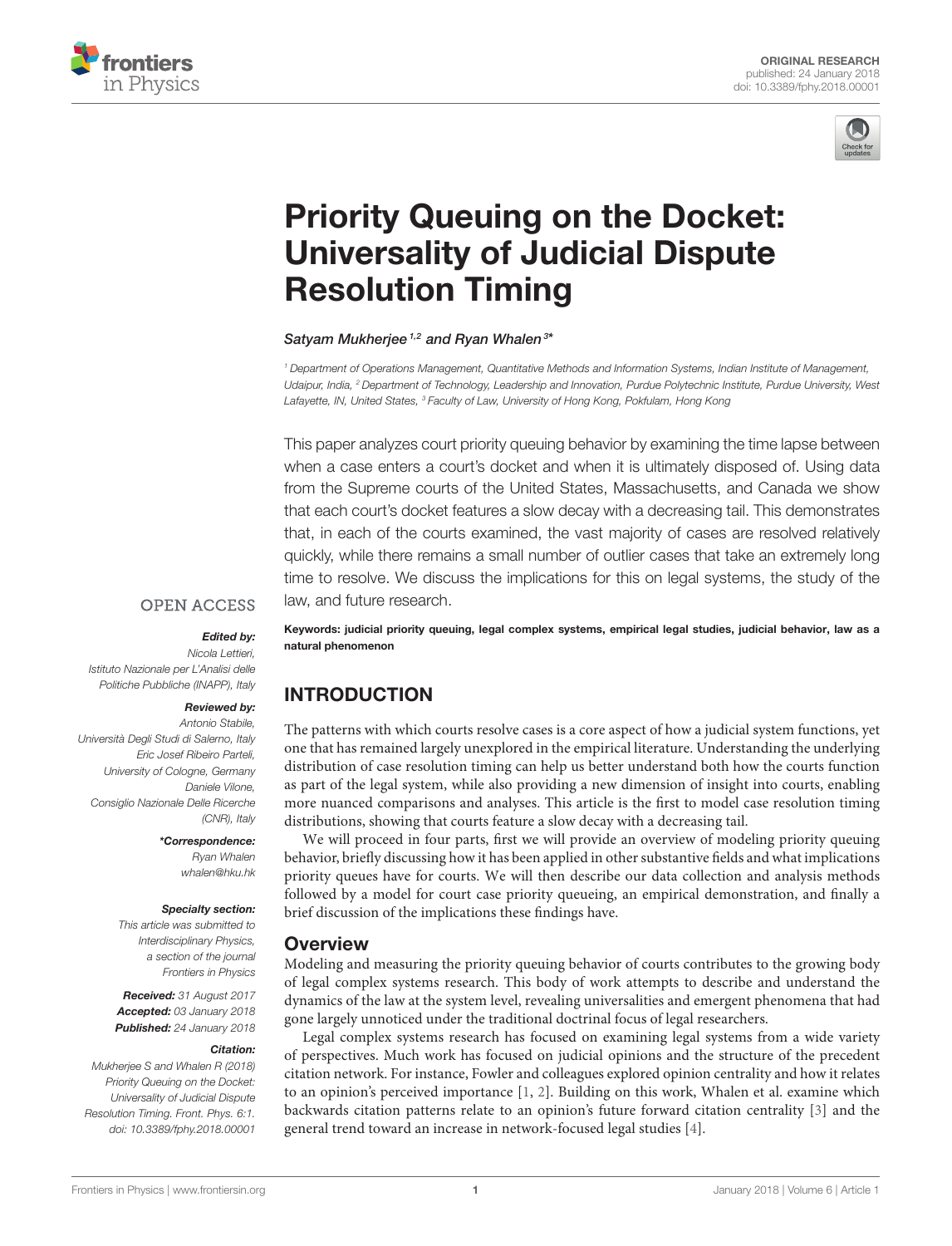Although the body of legal complex systems research is relatively new, the trend toward increasingly computational and system-level legal research represents an important movement within legal research [\[5,](#page-5-4) [6\]](#page-5-5). Traditional legal research has tended to focus on doctrinal analysis, and has featured a strong normative component. Although this remains an important approach for legal research to take, there is much to be gained from drawing on developments in other fields.

One key area where complex systems and computational researchers have made substantial progress is in describing and understanding how individual agent-level behaviors can lead to emergent system-level patterns. This is often done using agentbased model simulations. In a well-known example, the Schelling [\[7\]](#page-5-6) model uses the behavior of individual agents to explain the emergence of racial segregation, even in populations that have low levels of preference for racial homophily. Others have expanded agent based models in attempts to simulate large and complex social systems [\[8\]](#page-5-7). However, these agent-level studies need not rely on simulation and can also be empirical in nature, measuring individual behavior and attempting to describe and understand the patterns that underlie it.

Such is the case with research exploring the timing distribution of human behavior. This body of research has demonstrated that the timing of human actions in many domains is not randomly distributed, but rather correlated or bursty [\[9,](#page-5-8) [10\]](#page-5-9). Within this context of studying the timing of human behavior, priority queuing theory has emerged to help describe and understand the processes through which agents choose to execute tasks from a queue. Researchers have used inter-event timing to explore how agents behave in a variety of contexts, including how they respond to emails [\[9,](#page-5-8) [11\]](#page-5-10), how they execute tasks in online games [\[12\]](#page-5-11), and how they prioritize the updating of academic articles [\[13\]](#page-6-0).

Task queuing by legal actors has yet to be empirically examined. In many ways, such examinations offer similar benefits and potential insights as queuing research in other substantive domains. Modeling queuing behavior helps us understand the underlying dynamics, how those dynamics lead to system-level patterns, and in some cases, can help guide assessment or optimization efforts. However, despite the similarities between legal priority queues and fields that have been studied, the details of how the queuing occurs will differ. Unlike more commonly studied domains such as human communication patterns, or simple assigned task management, queuing in many legal contexts does not rely solely on the task management preferences of a single agent. Rather, these processes are the outcome of the interplay between many different agents and factors. For instance, the case docket queue management of a court implicates the preferences of judges, clerks, and court officials, but perhaps more importantly depends on case complexity, the actions of the parties and their representation, and the number of motions made.

There are diverse factors that can influence case pendency. Especially at the lower court levels, the number of motions made by parties is an important factor in determining how long the court will take to resolve a dispute. Political, economic, or social expediency can also affect pendency time. Concerns about

potential harm while a dispute remains unresolved can lead courts to prioritize a pressing dispute over other cases that are less time sensitive. The number and complexity of the underlying legal issues in a dispute can also influence the length of time it takes for a court to dispose of the case. Cases with relatively few simple issues are easier for the court to resolve and remove from its docket. On the other hand, cases with many discrete legal issues, or issues that do not have a clear answer are likely to take the court more time to resolve. Disagreement amongst judges—at least for courts that hear cases as a panel—can also influence the degree of time it takes for the court to dispose of a case. When there are contending viewpoints among judges about how an issue should be resolved, courts may take more time in an attempt to reach consensus [\[14\]](#page-6-1).

We focus below on measuring and interpreting case queue resolution in three different courts. Modeling court case priority queuing can provide new perspective on courts. Traditional ways of empirically assessing courts include attempting to describe their ideological leanings [\[15–](#page-6-2)[17\]](#page-6-3), or the quality of their opinions [\[18\]](#page-6-4). Assessing courts in these ways allow us to better describe, understand, and compare them. Similarly, measuring court case priority queuing will provide a new dimension of insight into courts, allowing us to better understand the temporal dynamics of how they function.

In addition to its descriptive value, modeling case priority queues has the potential to provide insight into judicial efficiency, a pressing issue in many jurisdictions. For instance, following a landmark ruling in R. v. Jordan (2016)—finding that the constitutional right to trial within a reasonable time requires trials to be completed within 18–30 months depending on their procedural posture—criminal courts in Canada are facing increased pressure to quickly dispose of cases. This pressure has led to multiple cases of the accused being freed after courts have been unable to hear their trials within the newly-imposed time limits. Measuring and modeling case priority queueing can provide insight into court behavior and those cases at the margins that take much longer than the norm.

# MATERIALS AND METHODS

We begin by accessing the docket records from various high courts and explain how "queuing models" provide insights into the priority in human and judicial dynamics.

## Data Collection

To answer these questions, we utilized the publically available docket history data from three different courts. Because there is no easily accessible, and machine readable public database of case docket histories, we collected data by downloading official court websites containing docket information including status of cases, both pending and decided. We download cases from the supreme courts of the United States, Canada, and Massachusetts.

We access the information of court cases by searching the court docket number and dates of proceedings of any case (See **[Table 1](#page-2-0)** for demonstration). Included in our sample are 24,607 case dockets from the Supreme Court of the United States (2001–2015), 2,739 case dockets from the Supreme Court of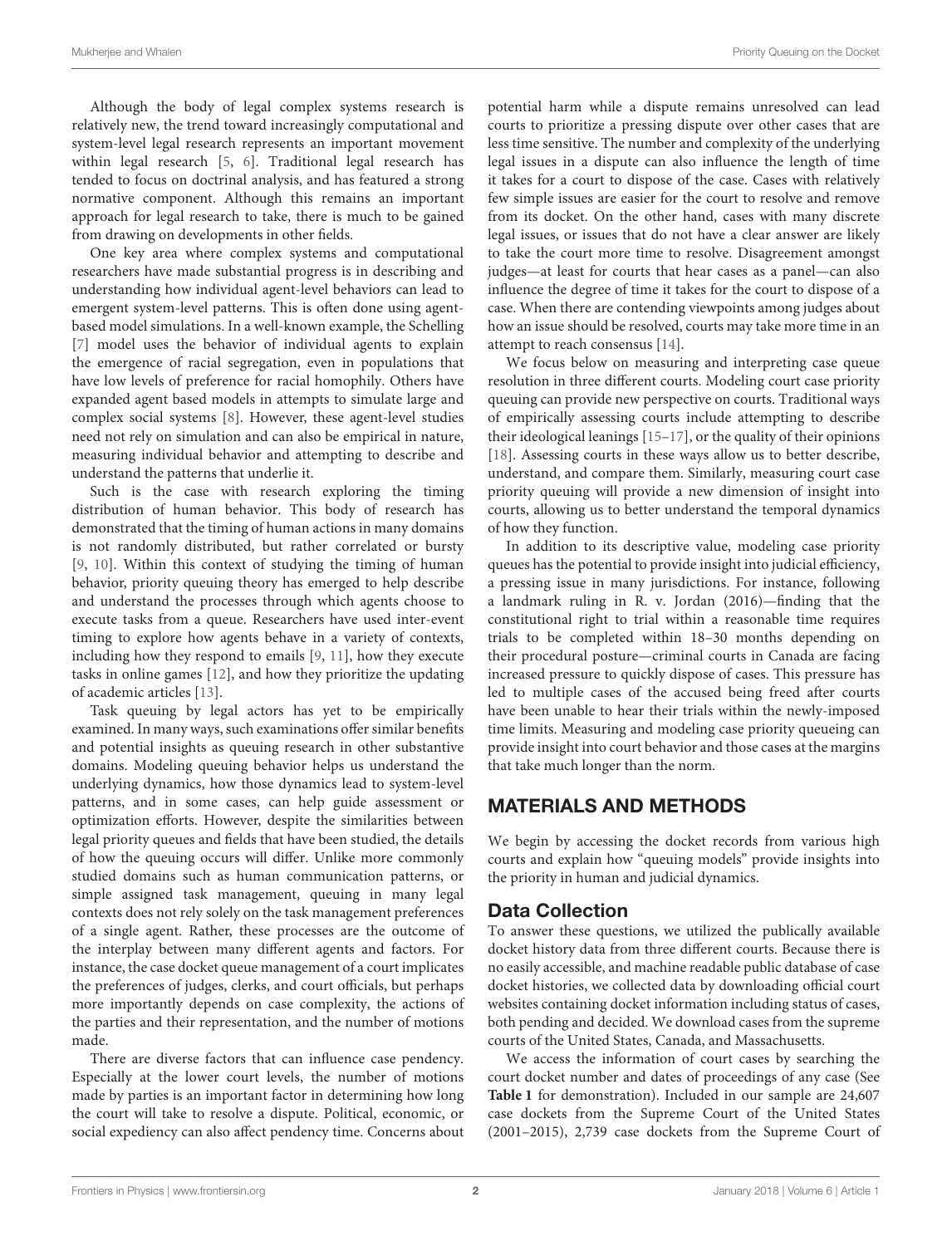<span id="page-2-0"></span>

| TABLE 1   Proceedings of Canadian Supreme Court, docket number 25355. |  |  |
|-----------------------------------------------------------------------|--|--|
|-----------------------------------------------------------------------|--|--|

| Date       | Proceeding                                                                                                                                     | Filed by (if<br>applicable)                |
|------------|------------------------------------------------------------------------------------------------------------------------------------------------|--------------------------------------------|
| 1999-01-11 | Formal judgment sent to the registrar of<br>the court of appeal and all parties                                                                |                                            |
| 1999-01-11 | Copy of formal judgment being prepared                                                                                                         |                                            |
| 1999-01-05 | Record returned to the Registrar of the<br>Court of Appeal                                                                                     |                                            |
| 1998-11-04 | Notice of deposit of judgment sent to all<br>parties, all parties                                                                              |                                            |
|            | .                                                                                                                                              |                                            |
| .          | .                                                                                                                                              |                                            |
|            | .                                                                                                                                              |                                            |
| 1996-08-23 | All materials on application for leave<br>submitted to the Judges, LaF Co Ma                                                                   |                                            |
| 1996-07-03 | Respondent's response on the application<br>for leave to appeal, 5 copies, with service,<br>Completed on: 1996-07-03                           | Metropolitan Trust<br>Company of<br>Canada |
| 1996-06-25 | Proof of service, of leave application<br>(admitted on June 3, 4 and 5 June)                                                                   |                                            |
| 1996-06-03 | Affidavit, of Gary A. Nelson (included in the<br>application for leave to appeal)                                                              | Dancorp<br>Developments Ltd.               |
| 1996-06-03 | Motion to extend the time to file and or<br>serve the application for leave to appeal,<br>(included in the application for leave to<br>appeal) | Dancorp<br>Developments Ltd.               |
|            | 5 copies, Completed on: 1996-06-03                                                                                                             |                                            |

Canada (1983–2015), and 2,307 court dockets from the Supreme Court of Massachusetts (1992–2016). As an example, in **[Table 1](#page-2-0)** we demonstrate the proceedings and the corresponding dates of the case Dancorp Developments Ltd. v. Metropolitan Trust Company of Canada, et al. in Supreme Court of Canada. This case's leave to appeal was filed with the court on 1996/06/03 and formal judgement was delivered on 1999/01/11. In our study, we estimate the time to decision of the case, i.e., the difference between date of filing the case and date on which it is disposed of.

#### Modeling and Empirical Analysis Methods

Drawing upon prior studies on bursts in human dynamics, we adopt the queueing theory framework [\[9,](#page-5-8) [19](#page-6-5)[–21\]](#page-6-6) to model the updating mechanism in supreme court cases. Similar to queueing systems in human dynamics, a court in judicial system prioritizes the proceedings of the court by assigning new dates based on some protocols. As in the model proposed by Jo et al. [\[13\]](#page-6-0), in this work we present a microscopic approach in which a Supreme court follows priority of two types: a task with time varying priority and another task with random priority.

At each time step  $t$ , a task  $y(t)$  increases as a power-law with time, with  $y(0) = 0$ . The priority of the power-law increasing priority task increases to a maximum value of 1. Execution of the task is completed once  $y(t)$  reaches the value of 1. Following the work by [\[13\]](#page-6-0), the priority  $y(t)$  is given as:

$$
y(t) = y_0 \left(\frac{t}{d}\right)^{\beta}
$$
 if  $t < t_c$ ;  $y(t) = 1$  if  $t \ge t_c$  (1)

Where,  $t_c \equiv d/y_0^{\beta}$  satisfying the condition  $y(t_c) = 1$ , the scale factor d acts a quantifier of deadline to the task,  $y_0$  is interpreted as intrinsic priority of the task draw from the uniform distribution of (0, 1), and the exponent  $\beta$  serves as a controller of speed of priority [\[13\]](#page-6-0). If the priority task is executed with probability p, the waiting time distribution  $P(x)$  is obtained by:

$$
P(x) = \int_0^1 dy_0 \left[ \prod_{t=0}^{x-1} \left\{ p \left[ 1 - y(t) \right] + \frac{1-p}{2} \right\} \right] \left[ py(x) + \frac{1-p}{2} \right]
$$
  
=  $p^{x+1} \int_0^1 dy_0 \left[ \prod_{t=0}^{x-1} \left[ 1 - y(t) + \epsilon \right] \right] \left[ y(x) + \epsilon \right]$  (2)

Where  $\epsilon \equiv \frac{1-p}{2p}$  $\frac{-p}{2p}$  Jo et al. [\[13\]](#page-6-0). In the limit of  $\epsilon \ll 1$  the product term of the above equation is approximated as:

$$
\prod_{t=0}^{x-1} \left[1 - y(t) + \epsilon\right] \approx 1 - \sum_{t=0}^{x-1} \left[y(t) - \epsilon\right] \tag{3}
$$

Adopting the above approximation and utilizing the waiting time distribution obtained by Jo et al. [\[13\]](#page-6-0), approximated in the limit  $x \ll d$  we obtain the distribution of time to court decision as:

$$
P(x) \approx p^{x+1} \int_0^1 dy_0 \left[ 1 + \epsilon x - y_0 \sum_{t=0}^{x-1} \left( \frac{t}{d} \right)^{\beta} \right] \left[ y_0 \left( \frac{x}{d} \right)^{\beta} + \epsilon \right] \tag{4}
$$

Where,  $p$  is the probability with which a Supreme court case is disposed of with high priority. The above equation can be reformulated as:

$$
P(x) \approx p^{x+1} \left[ \frac{1}{2} \left( \frac{x}{d} \right)^{\beta} + \frac{\epsilon d}{2} \left( \frac{x}{d} \right)^{\beta+1} - \frac{\epsilon d}{2(\beta+1)} \left( \frac{x-1}{d} \right)^{\beta+1} - \frac{d}{3(\beta+1)} \left( \frac{x}{d} \right)^{\beta} \left( \frac{x-1}{d} \right)^{\beta+1} + \epsilon (1 + \epsilon x) \right] (5)
$$

In the limit of  $\epsilon x \ll 1$  the above equation (Equation 5) is approximated as:

$$
P(x) \approx \left[\frac{1}{2}\left(\frac{x}{d}\right)^{\beta} + \epsilon\right]e^{-x/x_c(p)}\tag{6}
$$

Next, following the work on decreasing priority by Jo et al. [\[13\]](#page-6-0), we consider a task  $y(t)$  which is changing in time with algebraically decreasing priority as

$$
y(t) = \frac{y_0}{(t + 1EQ)^{\gamma}}
$$
\n<sup>(7)</sup>

Where  $\gamma$  is the controlling parameter for the decreasing powerlaw priority. Implementing the above equation in Equation (2)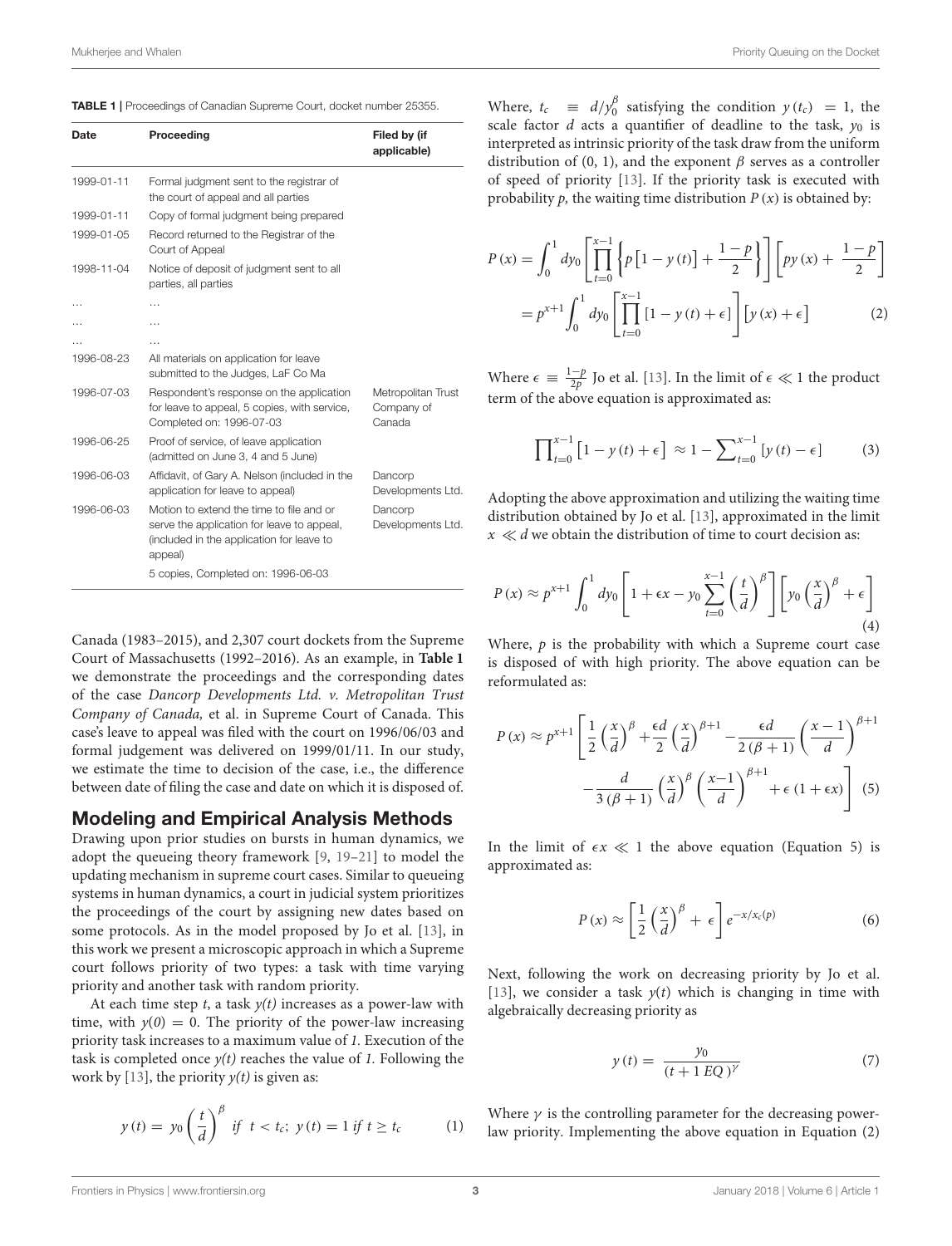we get the waiting time distribution as:

 $P(x)$ 

$$
\approx p^{x+1} \left\{ \frac{(x+1)^{\gamma-1}}{x+2} \left[ (1+\epsilon)^{x+2} - \left( 1 + \epsilon - \frac{1}{(x+1)^{\gamma}} \right)^{x+2} \right] - (x+1)^{\gamma-1} \left[ \epsilon + \frac{1}{(x+1)^{\gamma}} \right] \left[ 1 + \epsilon - \frac{1}{(x+1)^{\gamma}} \right]^{x+1} + (x+1)^{\gamma-1} \epsilon (1+\epsilon)^{x+1} \right\}
$$
\n(8)

Using the approximation in Equation (3) and in the limit  $\gamma \gg 1$ we obtain the distribution of waiting times as:

$$
P(x) \approx p^{x+1} \left\{ \frac{1}{2(x+1)^{\gamma}} - \frac{1-x^{1-\gamma}}{3(\gamma-1)(x+1)^{\gamma}} + \epsilon \left[ 1 - \frac{1-x^{1-\gamma}}{2(\gamma-1)} + \frac{x}{2(x+1)^{\gamma}} \right] + \epsilon^{2} x \right\}
$$
(9)

As mentioned by Jo et al. [\[13\]](#page-6-0), using the condition of  $\gamma \gg 1$  and  $\epsilon x \ll 1$  we get the approximate waiting time distribution as

$$
P(x) \approx \left[ \left( \frac{1}{2} - \frac{1}{3\gamma} \right) x^{-\gamma} + \epsilon \left( 1 - \frac{1}{2\gamma} \right) \right] e^{-x/x_c(p)} \tag{10}
$$

The above approximated equations (Equations 6, 10) are next used to explain the distribution of time to decision in the three Supreme court cases registered in the US, Canada and Massachusetts. For the range of  $\epsilon^{1/\beta} \ll \frac{x}{d} \ll 1$ , the time to decision is dominated by the first term in Equation (6), which is approximated as a power-law increasing distribution function [\[13\]](#page-6-0). We observe that the empirical distributions of time to final decision in Supreme courts fit reasonably well with the functional form described in Equation (6).

## RESULTS

We next empirically demonstrate the priority queueing model observable in the dockets of the supreme courts of the United States, Canada, and Massachusetts. We plot the time to decision (measured in days) for case disposal in the supreme courts of the US  $(\Diamond)$ , Canada  $(+)$ , and Massachusetts  $(*)$  as shown in **[Figure 1](#page-4-0)**. In all the three cases, the data is fitted by the form

$$
P(x) \propto (x^a + b)e^{-x/c} \tag{11}
$$

Where,  $a$ ,  $b$ , and  $c$  are the fitting parameters. The estimated parameters are shown in **[Table 2](#page-4-1)**.

For each Supreme court, we ignore the extremely large decision times due to uncertainty in fitting. We observe that Canadian Supreme Court takes longest time to decision, while SCOTUS is the fastest to dispose of court cases. This is also reflected in the fitting parameter c, where  $c \sim 583 \ (\pm 2.778)$ for Canadian Supreme Court,  $c \sim 205.98 \ (\pm 1.708)$  for Supreme Court of Massachusetts and,  $c \sim 80.149 \ (\pm 0.647)$  for SCOTUS. As is evident from the plot in **[Figure 1](#page-4-0)**, c indicates the point where the distribution of decision times makes a transition from slow decay to faster decay. We observe that the fitting parameter  $a$  for the three supreme courts is less than  $1$ , and  $b$  is negative suggesting that the distribution neither fits to a perfect power-law increasing nor power-law decreasing priority. On the contrary, the distributions are rather a mixture of slow decay and a decreasing tail which fits well with the functional form  $P(x) \propto$  $x^{-\alpha}e^{-\frac{x}{\beta}}$  where,  $\alpha = 1.001 (\pm 0.031)$  and  $\beta = 203.5 (\pm 8.2)$ for SCOTUS, and  $\alpha = 0.898 \ (\pm 0.045)$ ;  $\beta = 300 \ (\pm 9.5)$  for Supreme Court of Massachusetts, and  $\alpha = 0.370 \, (\pm 0.014)$ ;  $\beta =$ 957 (±13) for Supreme Court of Canada.

We rescaled the absolute value of decision times for each court decision by average decision time per court  $\langle x \rangle$ , and interestingly we observe the rescaled decision times  $x_f = \frac{x}{\langle x \rangle}$ collapse into a universal curve (See **[Figure 1](#page-4-0)** inset). The choice of rescaling is akin to citation distribution in academic institutions and journals [\[22\]](#page-6-7) and earthquake inter-time distributions [\[23\]](#page-6-8). Irrespective of the wide variation in the fitting parameters of the three different courts, the rescaled distribution fits well with the priority model of the form

$$
P(x_f) \propto (x_f^a + b)e^{-x_f/c} \tag{12}
$$

Where  $a$ ,  $b$ , and  $c$  are the fitting parameters of the collapsed data of rescaled decision times (See **[Table 2](#page-4-1)** for fitting parameters). We fit the tail of the three rescaled distributions by using the functional form of  $P(x) \propto x^{-\alpha} e^{-\frac{x}{\beta}}$ , where  $\alpha = 0.169 \pm 0.003$ and  $\beta$  = 1.052  $\pm$  0.006 are the parameters of the fit. The distribution of the rescaled time to decision for all the three Supreme courts shows a universal phenomenon—mixed priority comprising of a slow decay similar to constant priority along with a faster decay typical of a power-law with exponential cut-off. Our empirical findings also provide evidence of a "performance" metric for the three courts. While the SCOTUS and SC of MA get involved and resolves cases almost immediately, the SC of Canada resolves cases much more slowly. The time to decision of a court case can be comprehended as a queueing process from the point of view of judicial referees, akin to the review process in scientific papers [\[13\]](#page-6-0). In this model, as cases are filed in a court, the court assigns an initial priority to every case, depending on the significance and importance of the case. The priority of providing final judgement of a case remains almost constant in time, before falling off rapidly as a court attempts to give a final verdict. As observed in scientific gatekeeping [\[13\]](#page-6-0), a slow decay priority mixed with bimodal combination of power-law and exponential distributions of judgement timings explains the distribution of disposal times of Supreme court cases (**[Figure 1](#page-4-0)**).

#### **DISCUSSION**

The time to decision of a court case can be understood as a queueing process featuring a mixture of slow decay with a decreasing tail. The functional form of the tail of time to decision is similar to the review process in scientific papers [\[13\]](#page-6-0). This sort of highly-skewed distribution means that the vast majority of cases are disposed of within a relatively short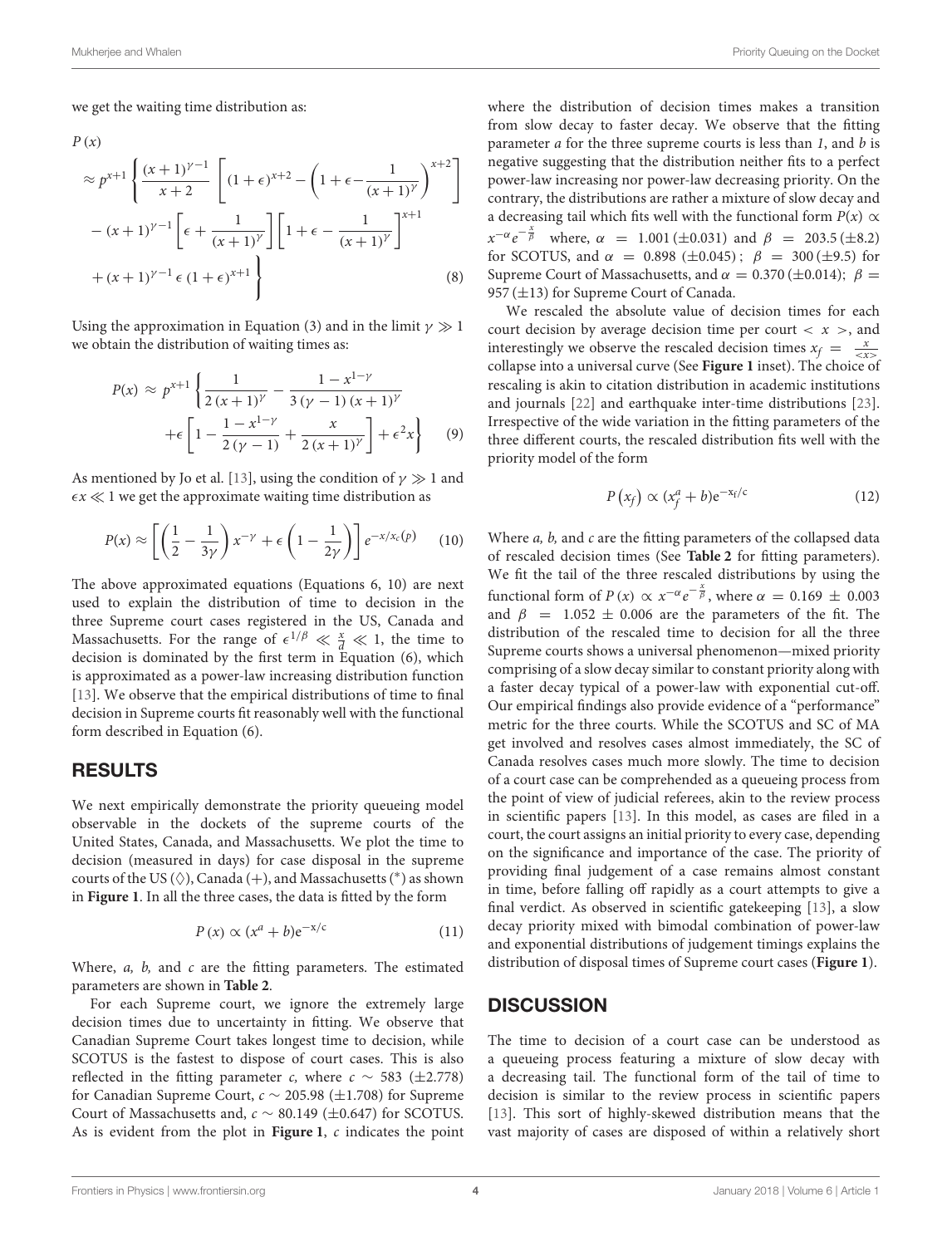

#### <span id="page-4-1"></span><span id="page-4-0"></span>TABLE 2 | Fitting parameters for three Supreme court decision times.

| Supreme courts | <b>Fitting parameters</b> |                   |                  |  |
|----------------|---------------------------|-------------------|------------------|--|
|                | $a \pm$ s.e.              | $b \pm$ s.e.      | $c \pm s.e.$     |  |
| <b>SCOTUS</b>  | $0.153 + 0.00304$         | $-0.209 + 0.0125$ | $80.149 + 0.647$ |  |
| Canada         | $0.181 + 0.00161$         | $-1.186 + 0.0223$ | $583 + 2.778$    |  |
| Massachusetts  | $0.116 + 0.00256$         | $-0.286 + 0.0135$ | $205.98 + 1.708$ |  |
| Rescaled data  | $0.396 + 0.0722$          | $0.870 + 0.0679$  | $0.611 + 0.0132$ |  |

The data are fitted by the functional form:  $P(x) \propto (x^a + b)e^{-x/c}$ .

period of time, but there remain outlier cases that take extremely long to work their way through a court's docket. Immediately after a case is entered into a court's docket we see a near constant priority, with decisions being reached relatively quickly. Subsequently, in each of the jurisdictions we examine, there is an eventual transition where priority begins to fall off rapidly and cases take much longer to reach completion. Each of the courts we examine share similar functional forms, suggesting that there is a degree of universality in the way that cases work their way through a legal system. That said, our findings are necessarily qualified by the data we were able to analyze. Limitations in freely available docket data constrained us to analyzing three common law courts. Courts in different legal systems—especially civil law systems—or at different levels of the appeals hierarchy may exhibit different priority queueing behavior.

Our findings suggest that, as in many other fields (see [\[9\]](#page-5-8)), the timing of judicial activity is not randomly or normally distributed but rather "bursty" in nature. The "bursty" nature of the judicial activity is reminiscent of Gutenberg-Richter law observed in earthquake size distribution, Galilean stick-slip dynamics [\[24\]](#page-6-9), and various econophysical systems like financial markets [\[25\]](#page-6-10). This means that when trying to understand or model judicial timing, turning to a Poisson process, as many may instinctively do, would be inappropriate. The highly-skewed distribution of disposal times means that the majority of cases are disposed of relatively quickly. For example, the United States Supreme Court case of Bashir v. US was disposed of in just over 3 months, with the petition for certiorari filed on February 2, 2005 and judgement issued on May 6, 2005. The Bashir case is notable in that it involved the court vacating and remanding for further consideration in light of another opinion it had recently rendered. Other cases though inhabit the long tail of the distribution and take a very long time to finally dispose of. The Canadian Supreme Court case of Her Majesty the Queen v. Daniel Jolivet provides an example of one of these long-taildwelling cases. This case—with the appeal originally filed with the Supreme Court in 1998, and the appeal finally closed in 2014 featured numerous motions to extend time, as well as an eventual re-hearing of the appeal.

Although the three courts we examined follow a similar functional form, their constants  $a$ ,  $b$ , and  $c$  vary significantly. These can be used to gain some insight into how the courts differ in their docket timing. For instance, we can see that the higher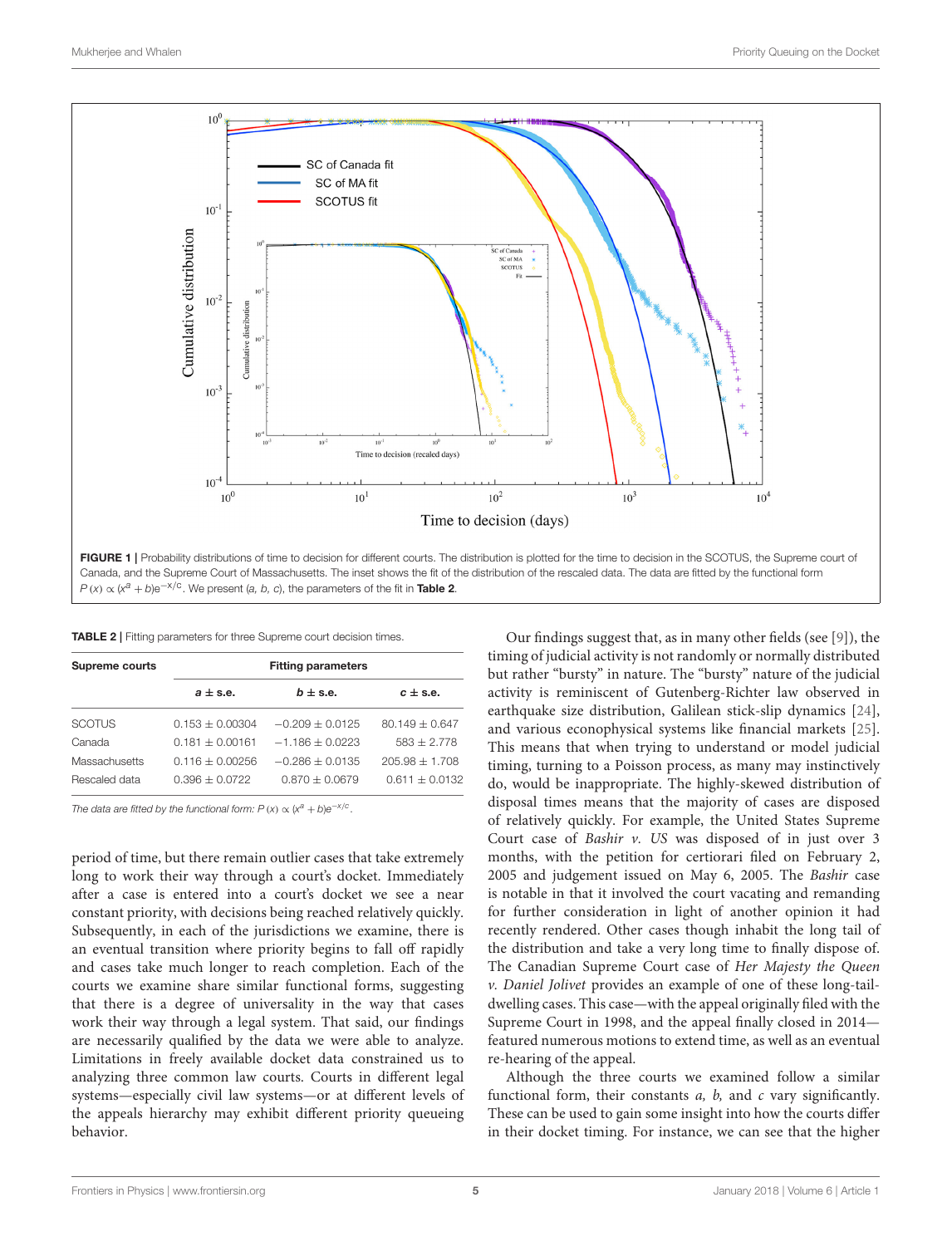value for  $c$  in the Canadian Supreme Court corresponds to a much later drop off in the function and accordingly a set of cases that take extremely long for the court to dispose of. However, it is important to note that the data gathered on each court does not necessarily follow the same pattern. Different docketing norms at courts may lead to somewhat different results.

These findings provide another new perspective on legal complex systems. This small-but-growing body of work attempts to understand how the law and its operation can be measured, modeled, and understood at the system level. As an increasing number of research projects provide insight into more-and-more aspects of legal systems we begin to gain a fuller picture of how the law operates at the system level. We see universalities, and perhaps more importantly, when a full enough picture is attained will be able to more accurately detect deviations and plan interventions. The priority queuing results here are particularly helpful in providing a metric that can be used to compare courts—and perhaps once more courts have been modeled develop a taxonomy of case priority queuing. These results may also prove useful in attempts to simulate legal systems in the future. Demonstrating a model of case priority queuing at least at the level of courts with discretionary appeal—will allow researchers to create more accurate simulations.

## Future Work

This is the first project to examine priority queuing behavior at courts. It suggests a degree of universality in how courts prioritize dispute resolution, with the vast majority of cases being resolved in a relatively short period of time, and a second set of "hard cases" that take much longer to resolve. There are a number of avenues for future work to pursue that would help further our understanding of these results, and expand our understanding of how legal systems resolve disputes.

Future in depth work at the case level would help provide more context for the patterns observed here. By examining case details and trying to understand what elements of a dispute whether it be the legal issues implicated, factual patterns, political aspects of the dispute, or other reasons—lead to it being resolved

in a particularly timely or slow fashion. In addition to close examination at the case level, these results suggest it would be useful to perform similar analyses for more courts. Our research

# **REFERENCES**

- <span id="page-5-0"></span>1. Fowler JH, Johnson TR, Spriggs JF, Jeon S, Wahlbeck PJ. Network analysis and the law: measuring the legal importance of precedents at the U.S. supreme court. Polit Anal. (2007) **15**:324–46. doi: [10.1093/pan/mpm011](https://doi.org/10.1093/pan/mpm011)
- <span id="page-5-1"></span>2. Fowler JH, Jeon S. The authority of Supreme Court precedent. Soc Netw. (2008) **30**:16–30. doi: [10.1016/j.socnet.2007.05.001](https://doi.org/10.1016/j.socnet.2007.05.001)
- <span id="page-5-2"></span>3. Whalen R, Uzzi B, Mukherjee S. Common Law Evolution and judicial impact in the age of information. Elon Law Rev. (2017) **9**:115–70.
- <span id="page-5-3"></span>4. Whalen R. Legal networks: the promises and challenges of legal network analysis. Michigan State Law Rev. (2016) **2016**:539.
- <span id="page-5-4"></span>5. Lettieri N, Faro S. Computational social science and its potential impact upon law. Eur J Law Technol. (2012) **3**:1–17.
- <span id="page-5-5"></span>6. Ruhl JB, Katz DM, Bommarito MJ. Harnessing legal complexity. Science (2017) **355**:1377–8. doi: [10.1126/science.aag3013](https://doi.org/10.1126/science.aag3013)

was limited by available data. However, as more high-quality legal data becomes available it may be possible to expand this analysis comparing courts in different jurisdictions, at different levels of the appeals hierarchy, and at different times in history. Doing so would provide useful insight into the underlying processes that shape legal systems.

Although we observe a degree of universality in the functional form that court priority queuing takes, we note that the courts we examine are all courts of discretionary appeal in common law jurisdictions. Future work should strive to compare these results to lower level courts, and courts in civil law jurisdictions. It is also possible that the method of appointing judges may be an important factor in determining how cases are disposed of. Future work should explore a variety of legal systems to test how truly universal the findings presented here are.

# **CONCLUSION**

By examining the time to disposal of cases on the dockets of three supreme courts, we show that judicial priority queueing features a mixture of slow decay with a decreasing tail. This suggests a degree of universality in the way judicial systems manage their dockets as the majority of cases are relatively quickly disposed of, while a few extremely-lengthy cases occupy the tail of the power law distribution. This accords with priority queues observed in other substantive domains, and furthers the position that the complex system that is the law can potentially be better understood by modeling emergent phenomena.

# AUTHOR CONTRIBUTIONS

Both RW and SM participated approximately equally in conceiving of the paper. SM was in charge of the majority of data collection/analysis. RW was in charge of interpretation and much of the writing.

# FUNDING

This research was supported by the University of Hong Kong Research Grant 201709159005.

- <span id="page-5-6"></span>7. Schelling TC. Dynamic models of segregation. J Math Sociol. (1971) **1**:143–86. doi: [10.1080/0022250X.1971.9989794](https://doi.org/10.1080/0022250X.1971.9989794)
- <span id="page-5-7"></span>8. Deissenberg C, Van Der Hoog S, Dawid H. EURACE: a massively parallel agent-based model of the European economy. Appl Math Comput. (2008) **204**:541–52. doi: [10.1016/j.amc.2008.05.116](https://doi.org/10.1016/j.amc.2008.05.116)
- <span id="page-5-8"></span>9. Barabási AL. The origin of bursts and heavy tails in human dynamics. Nature (2005) **435**:207–11. doi: [10.1038/nature03459](https://doi.org/10.1038/nature03459)
- <span id="page-5-9"></span>10. Wu Y, Zhou C, Xiao J, Kurths J, Schellnhuber HJ. Evidence for a bimodal distribution in human communication. Proc Natl Acad Sci USA. (2010) **107**:18803–8. doi: [10.1073/pnas.1013140107](https://doi.org/10.1073/pnas.1013140107)
- <span id="page-5-10"></span>11. Malmgren RD, Stouffer DB, Motter AE, Amaral LAN. A Poissonian explanation for heavy tails in e-mail communication. Proc Natl Acad Sci USA. (2008) **105**:18153–8. doi: [10.1073/pnas.0800332105](https://doi.org/10.1073/pnas.0800332105)
- <span id="page-5-11"></span>12. Mryglod O, Fuchs B, Szell M, Holovatch Y, Thurner S. Interevent time distributions of human multi-level activity in a virtual world.